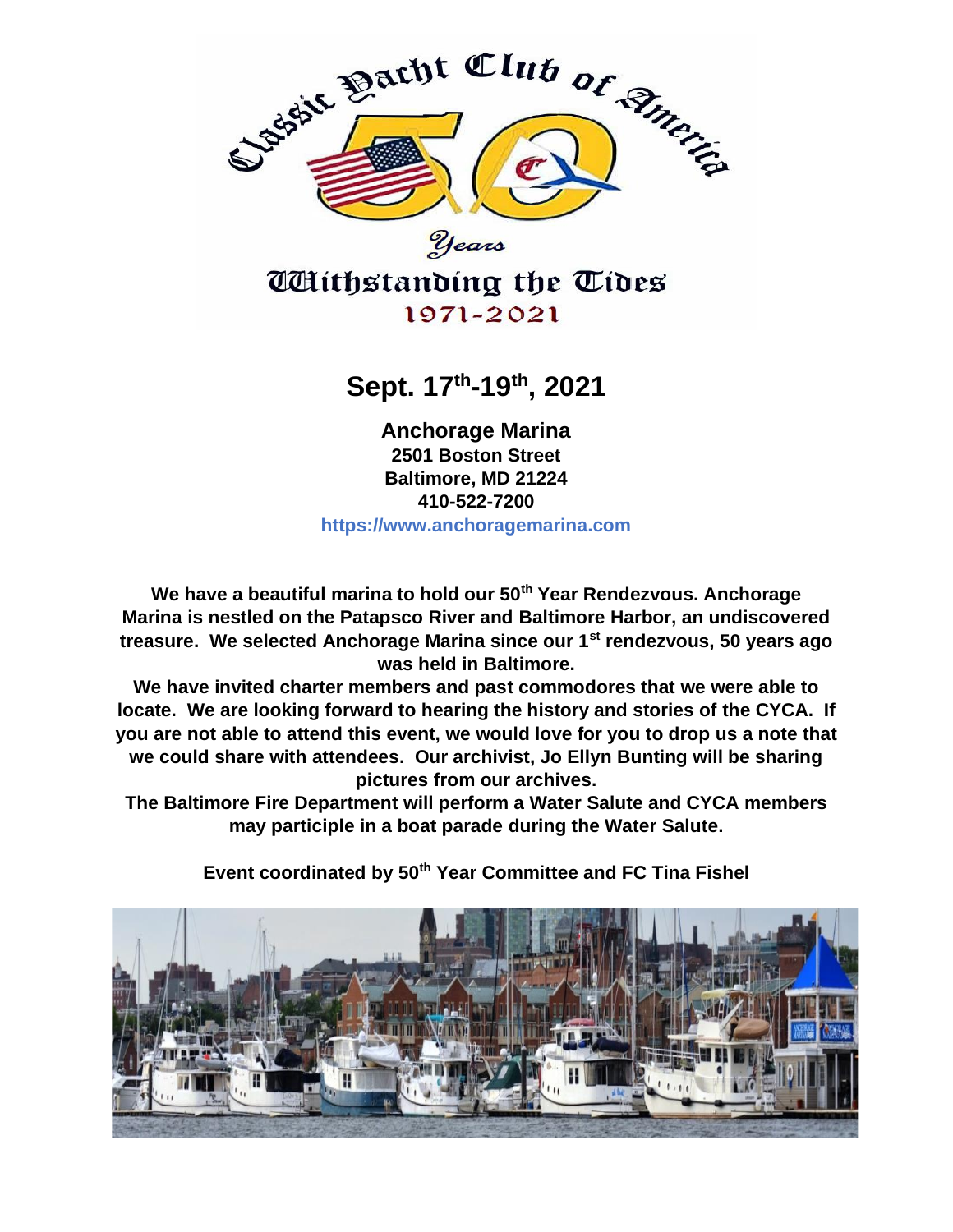**Friday, Sept. 17th**

| 12:00-17:00          | Fleet Arrival - The Commodore requests all vessels dress ship<br>while in port                                                                        |  |
|----------------------|-------------------------------------------------------------------------------------------------------------------------------------------------------|--|
| 17:00-18:00          | Cocktail Reception on P pier (pool area): Beer, wine, sodas,<br>and water provided                                                                    |  |
| 18:00                | Baltimore Style Crab Feast featuring steamed Maryland Crabs,<br>corn on the cob, Broasted/Rotisserie chicken, potato salad,<br>Cole slaw, and dessert |  |
| Saturday, Sept. 18th |                                                                                                                                                       |  |
| 09:00-11:00          | Continental style breakfast in the Boater's Lounge;<br>compliments of Anchorage Marina                                                                |  |
| 12:00-14:00          | <b>Baltimore Fire Department Water Salute and optional CYCA</b><br>boat parade (Note: fire boat pumps water from harbor)                              |  |
| 17:00-18:00          | Heavy hor d' oeuvres, beer, wine, sodas, and water provided<br>on Anchorage rooftop deck<br>(Gluten free items provided)                              |  |
| 18:00-20:00          | Music at the pool area, P pier.<br>Seating is limited so bring your own chair!                                                                        |  |

## **Sunday, Sept. 19th**

**09:00 Getaway breakfast gathering on the Anchorage rooftop deck. Fresh fruit, bagels, pastries, and juice provided. BYO coffee RC Beckwith will be providing his famous Bloody Mary's.**

## **Slip reservations should be made directly with Anchorage Marina 410-522-7200**

**Mention you are with CYCA for dockage of \$1.90 per foot, electric 30 amp \$10.00 (inform marina if 2-30 amp needed) and 50 amp \$15.00. \*\*Please do not use Dockwa or Snag-a-Slip.**

Hail Anchorage Marina on channel VHF: 16/71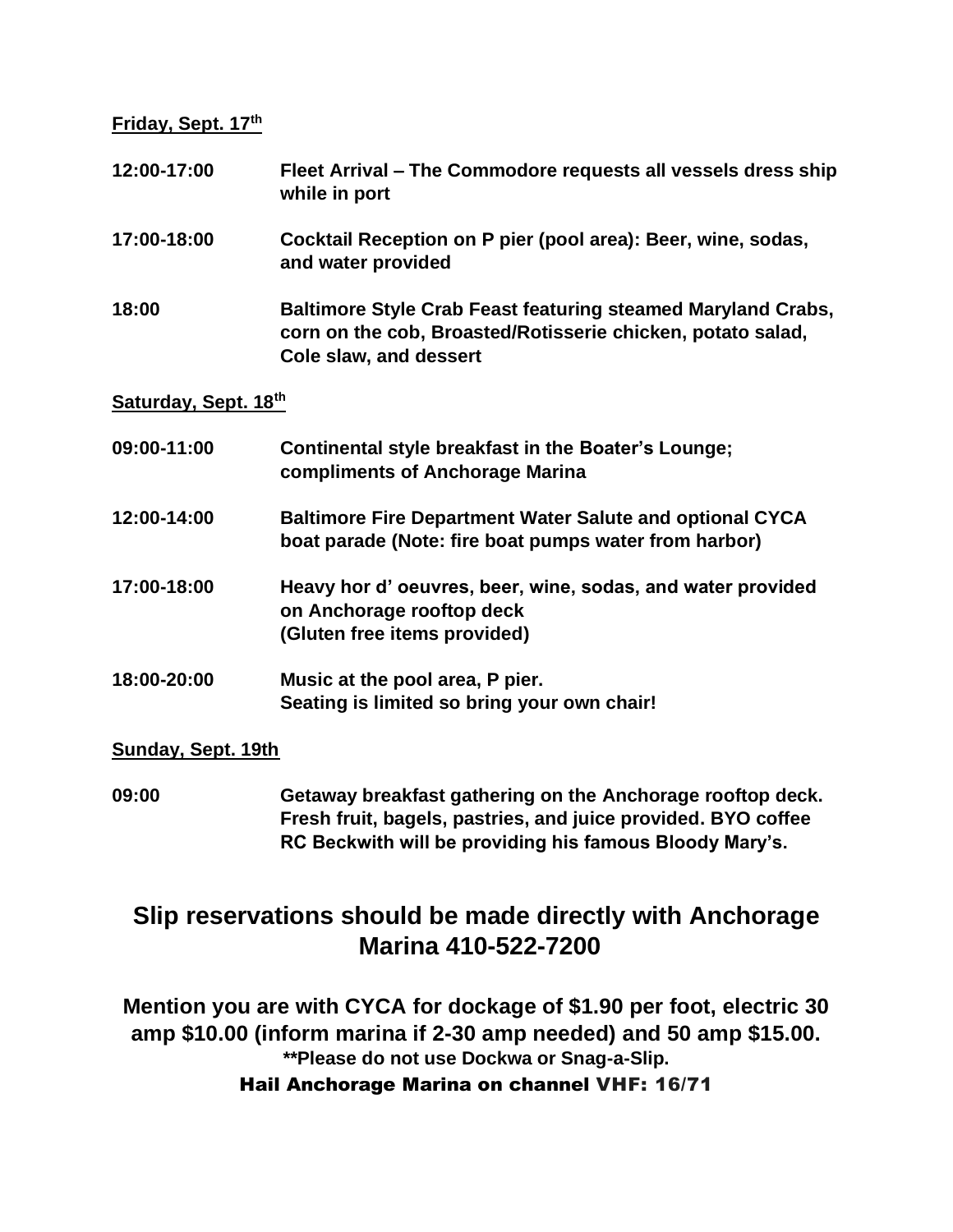

## **CYCA 50<sup>th</sup> Anniversary Rendezvous** Reservation for Sept. 17<sup>th</sup>-19<sup>th</sup>, 2021

Number of persons attending Saturday night \_\_\_\_\_\_\_

Number of persons attending Sunday morning **Number** 

Attending rendezvous by boat

Participating in CYCA boat parade with the Baltimore Fire Department

| Member(s) Name:      |  |
|----------------------|--|
| <b>Phone number:</b> |  |

Number attending: \_\_\_\_\_\_\_ X \$50.00 per person

Total payment (check made out to CYCA) \$\_\_\_\_\_\_\_

All payments are non-refundable.

Please RSVP no later than Sept. 10, 2021 PC Dana Morrison 615 Old School House Rd. Landenberg, PA 19350

**Directions by Sea:** From the Chesapeake Bay, enter the Patapsco River. Proceed under Francis Scott Key Bridge (185' clearance). At Fort McHenry,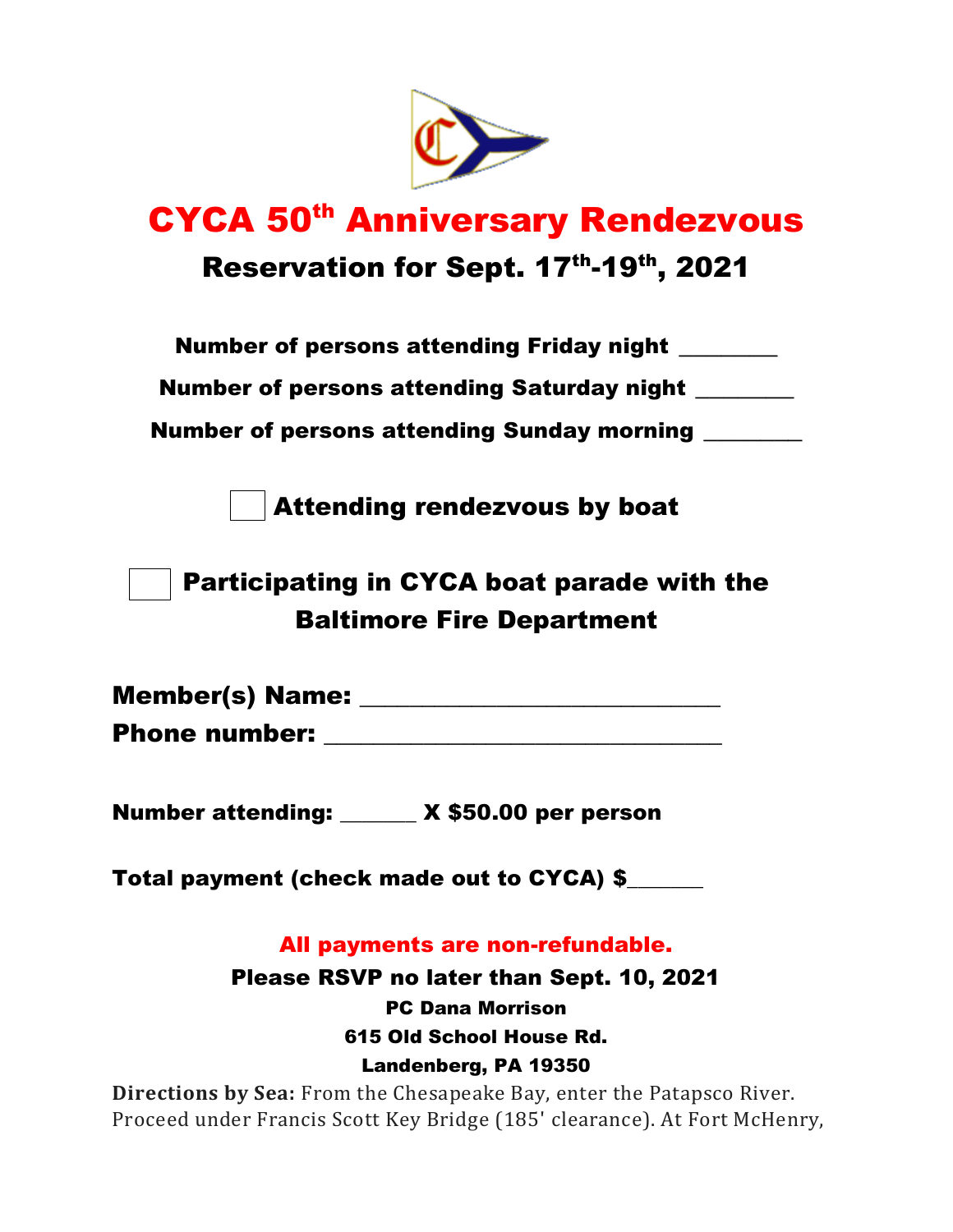bear to starboard entering the Northwest Harbor. Follow East, then West channel. Anchorage Marina is on starboard, located at 39.16.77 / 076.34.96. Water depth into the marina exceeds 10'.

## **Hotels**

Comfort Inn 120 E. Lombard Street Baltimore, MD 21202 877-424-6423 1.7 miles from marina

Pier 5 Hotel 771 Eastern Avenue Baltimore, MD 21202 410-539-2000 2.0 miles from marina

Admiral Fell Inn 888 S. Broadway Baltimore, MD 21231 877-424-6423 0.6 miles from marina

The Inn at Henderson's Wharf 1000 Fell Street Baltimore, MD 21231 0.4 miles from marina

For additional questions regarding hotels, please contact RC Ben Fishel 717-814- 2610 or FC Tina Fishel 717-487-2499